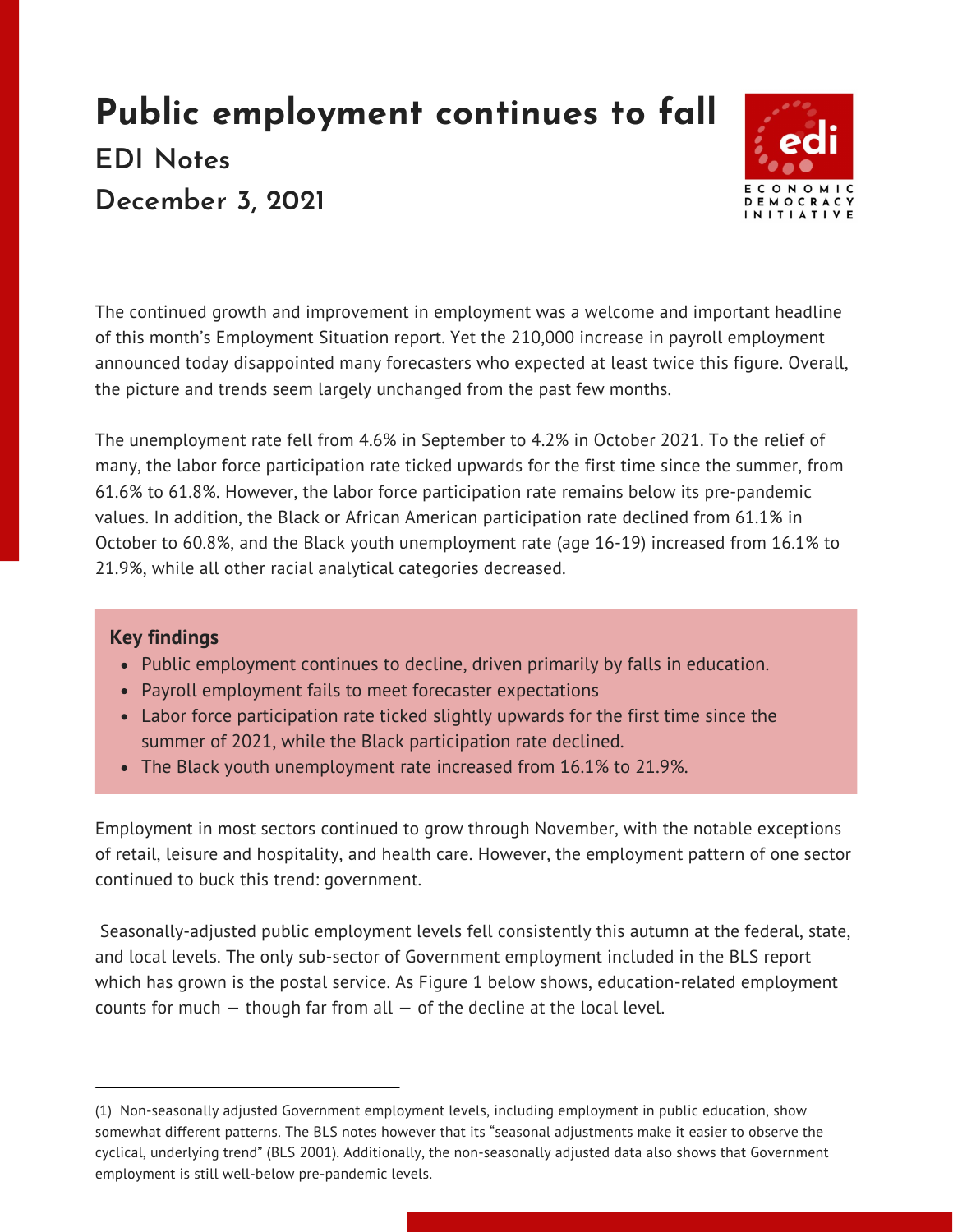## **A recession in local government employment (Figure 1)**

2009 - Nov 2021, seasonally adjusted



Figure 2 shows a similar pattern at the state level. The drop in public employment is likely driven in large part by budget cuts enacted at these levels of government which have exacerbated the frustrations of under-resourced, underpaid, and over-burdened teachers and other educators.

## **Declining state government employment (Figure 2)**

2009 - Nov 2021, seasonally adjusted